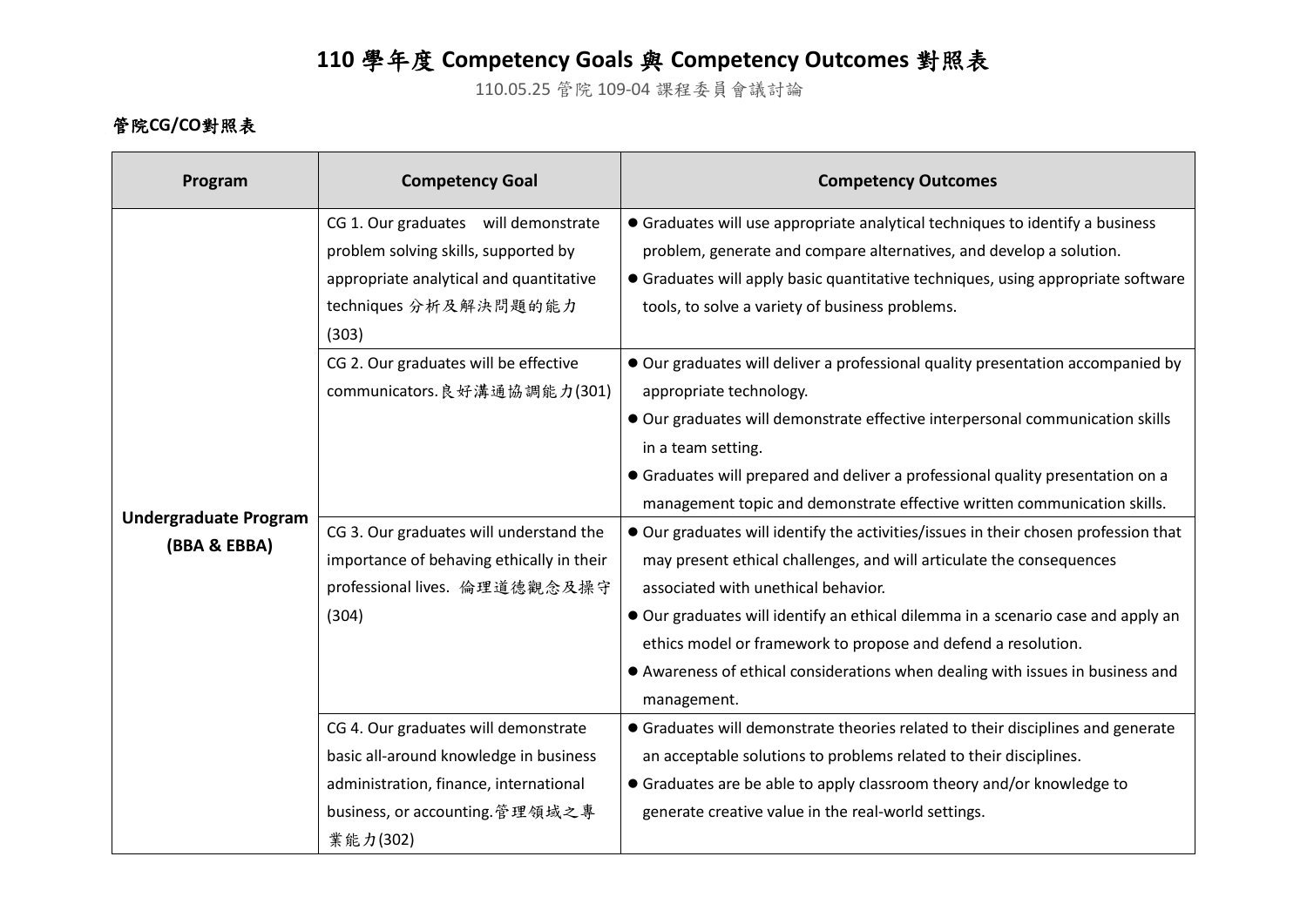| Program            | <b>Competency Goal</b>                          | <b>Competency Outcomes</b>                                                             |
|--------------------|-------------------------------------------------|----------------------------------------------------------------------------------------|
|                    | CG1. Our graduates will demonstrate complex     | In a case setting, graduates will use appropriate analytical techniques to identify a  |
|                    | problem solving skills, supported by analytical | business problem, generate and compare alternatives, and develop a solution.           |
|                    | techniques beyond those taught to BBA           | • The graduates will use appropriate literature, theory and tools to identify problems |
|                    | students. 具備進階分析及解決問題的能力                        | and generate viable solutions.                                                         |
|                    | (608)                                           |                                                                                        |
|                    | CG2. Our graduates will be effective            | • Graduates will be able to produce and deliver articulate oral presentation.          |
|                    | communicators & coordinators.具備良好溝              | • Graduates will demonstrate a high proficiency of written communication in a          |
|                    | 通及協調能力(609)                                     | business context.                                                                      |
|                    |                                                 | • Graduates will demonstrate a high proficiency of oral communication in a business    |
|                    |                                                 | context.                                                                               |
|                    | CG3. Our graduates will be exposed to ethical   | • Recognized, understand and respond appropriately to regulatory, ethical and          |
| <b>MBA Program</b> | aspects of each business subject, and will      | sustainability issues.                                                                 |
| (MBA)              | understand the importance of behaving           | Our graduates will identify an ethical dilemma in a scenario case and apply an         |
|                    | ethically in their professional lives. 具備倫理     | ethics model or framework to propose and defend a resolution.                          |
|                    | 道德觀念和操守(610)                                    |                                                                                        |
|                    | CG4. Our graduates will demonstrate more        | • The graduates will be able to demonstrate an understanding of theory and practice    |
|                    | advanced knowledge in business                  | in relation to organizations, their management and the environment in which they       |
|                    | administration, and a knowledge of strategic    | operate.                                                                               |
|                    | planning, alignment, and implementation. 具      | • Critically analyze and question knowledge claims in the specialized area.            |
|                    | 備專業管理領域之專業能力以及策略相關                              |                                                                                        |
|                    | 知識。(611)                                        |                                                                                        |
|                    | CG5. Our graduates will possess the capability  | • Graduates will be able to demonstrate the ability to think holistically and across   |
|                    | to integrate disciplinary foundations of        | functional boundaries.                                                                 |
|                    | business and management. 具備跨專業領域                | • Graduates will integrate knowledge across disciplines to develop solutions to        |
|                    | 之整合能力(659)                                      | complex managerial issues.                                                             |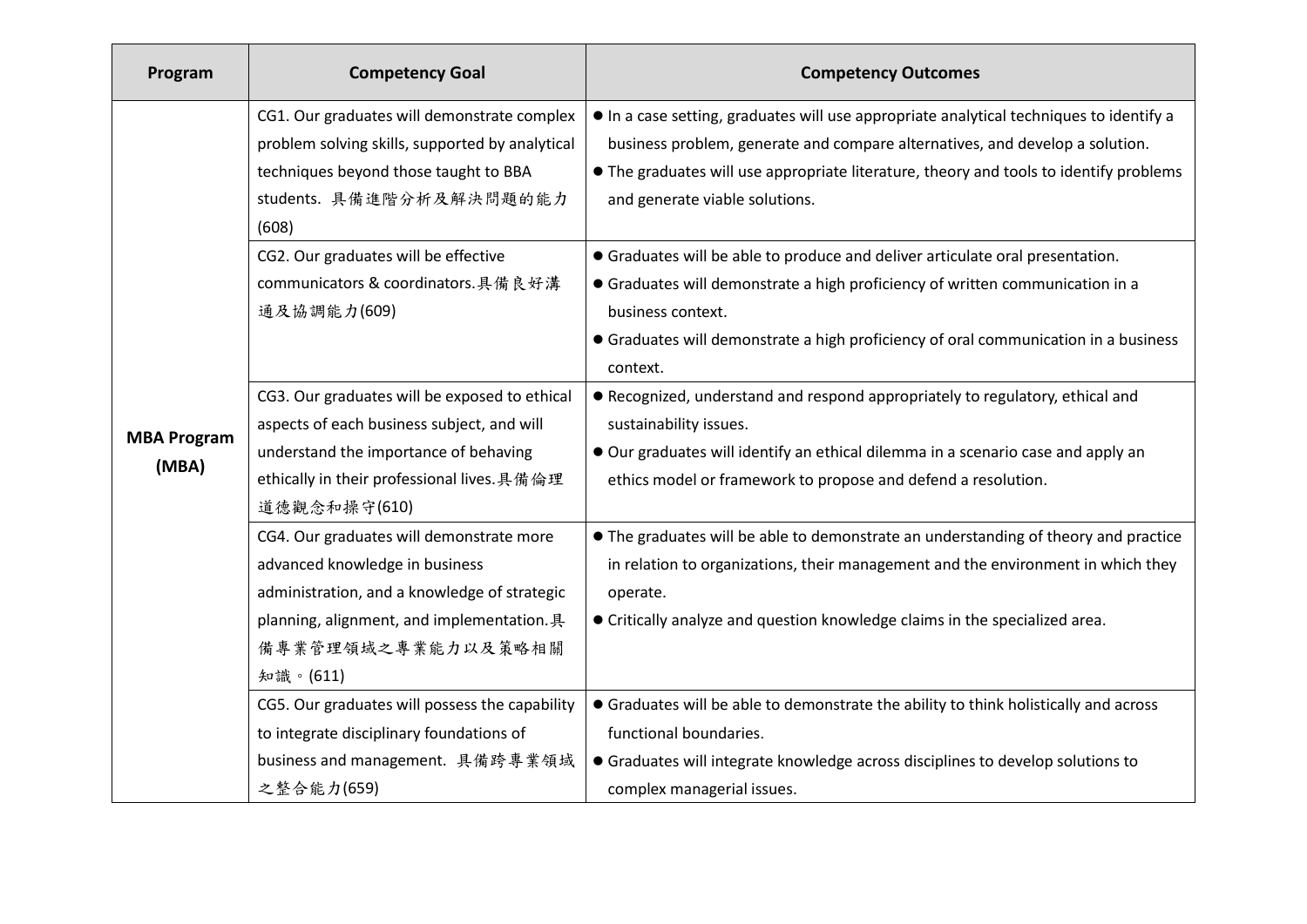| Program                   | <b>Competency Goal</b>                                                                                                                                                                                                                                                                                        | <b>Competency Outcomes</b>                                                                                                                                                                                                                                                                                                                                                                                                                                                                                                                  |
|---------------------------|---------------------------------------------------------------------------------------------------------------------------------------------------------------------------------------------------------------------------------------------------------------------------------------------------------------|---------------------------------------------------------------------------------------------------------------------------------------------------------------------------------------------------------------------------------------------------------------------------------------------------------------------------------------------------------------------------------------------------------------------------------------------------------------------------------------------------------------------------------------------|
| <b>MS Program</b><br>(MS) | CG 1. Our graduates will demonstrate complex<br>problem solving skills, supported by advanced<br>analytical and quantitative techniques.使學生具備問<br>題解決和邏輯分析能力(含決策制定與數量分<br>析) (370)<br>CG 2. Our graduates will be able to communicate<br>competently and effectively in organization. 使學生擁<br>有良好的溝通協調能力(371) | In a case setting, graduates will use appropriate analytical techniques to<br>identify a business problem, generate and compare alternatives, and<br>develop a solution.<br>• The graduates will use appropriate literature, theory and tools to identify<br>problems and generate viable solutions.<br>• Graduates will demonstrate appropriate oral presentation skills.<br>• Graduates will demonstrate appropriate written skills.<br>Our graduates will demonstrate effective interpersonal communication<br>skills in a team setting. |
|                           | CG 3. Our graduates will understand the importance<br>of behaving ethically in their professional lives, and<br>show familiarity with the ethical dilemmas arising in<br>their area of professional specialty.培養學生職場應<br>有的專業倫理道德觀念和操守(372)                                                                   | • Recognized, understand and respond appropriately to regulatory, ethical<br>and sustainability issues.<br>Our graduates will identify an ethical dilemma in a scenario case and apply<br>an ethics model or framework to propose and defend a resolution.                                                                                                                                                                                                                                                                                  |
|                           | CG 4. Our graduates will be able to identify real life<br>finance or accounting issues and explain the related<br>observations or phenomena based on financial or<br>accounting theoretical concepts.使學生具備辯識並<br>解釋財務或會計議題的能力(373)                                                                            | Our graduates will demonstrate the ability of identifying real life finance<br>issues and explaining the theoretical knowledge based on financial<br>concepts.<br>• Our graduates will demonstrate the ability of identifying real life accounting<br>issues and explaining the theoretical knowledge based on accounting<br>concepts.                                                                                                                                                                                                      |
|                           | CG 5. Our graduates will be able to formulate<br>financial or accounting strategies and policies that<br>lead to theoretically sound and practically feasible<br>solutions to real life issues.使學生具備制訂財務或會<br>計政策的能力(770)                                                                                     | • Our graduates will demonstrate the ability to formulate financial strategies<br>and policies that lead to theoretically sound and practically feasible<br>solutions to real life issues.<br>Our graduates will demonstrate the ability to formulate Accounting<br>strategies and policies that lead to theoretically sound and practically<br>feasible solutions to real life issues.                                                                                                                                                     |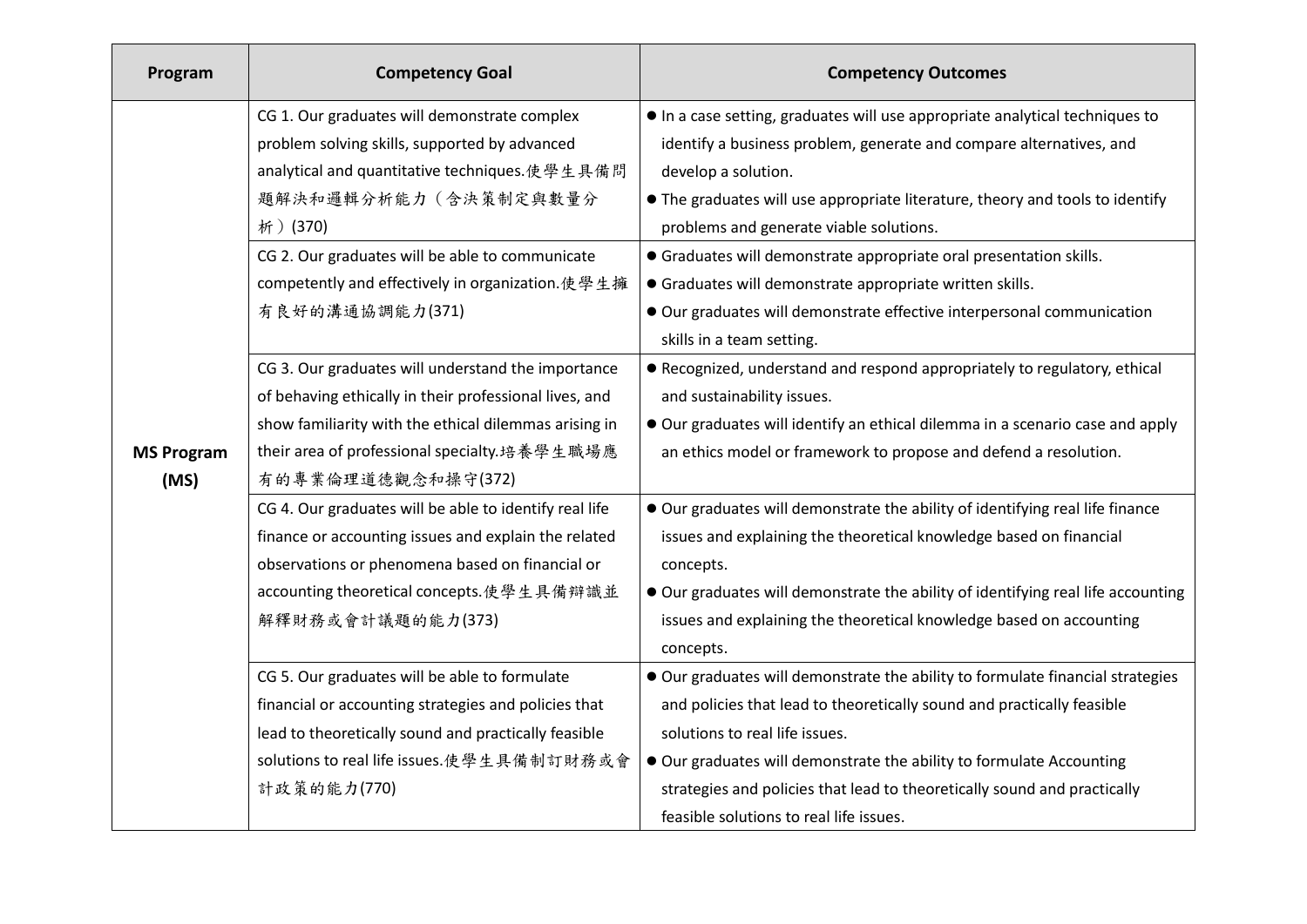| Program                       | <b>Competency Goal</b>                                                                                                                                                                                 | <b>Competency Outcomes</b>                                                                                                                                                                                                                                                                                                                                           |
|-------------------------------|--------------------------------------------------------------------------------------------------------------------------------------------------------------------------------------------------------|----------------------------------------------------------------------------------------------------------------------------------------------------------------------------------------------------------------------------------------------------------------------------------------------------------------------------------------------------------------------|
| <b>EMBA Program</b><br>(EMBA) | CG1. Our graduates will demonstrate integrative<br>analysis skills for decision making, strategy<br>formulation, and strategy implementation.<br>策略分析、決策與執行之整合能力(701)                                  | • Our graduates will deliver a professional quality presentation<br>accompanied by appropriate technology, graduates will describe their<br>decision making process in their presentation.<br>• In a case setting, graduates will analyses the case, define the questions<br>and produces a report to make a judgment and describe their decision<br>making process. |
|                               | CG2. Our graduates will demonstrate leadership<br>and advanced communication skills.<br>領導統御及溝通協調能力(700)                                                                                               | • Graduates will recognize and discuss others' leadership styles.<br>• Graduates will successfully engage in leadership tasks such as delegating,<br>need identification, project management, and goal setting.<br>• Graduates will identify challenges that face leaders.                                                                                           |
|                               | CG3. Our graduates will understand the<br>importance and the difficulties of behaving<br>ethically in their professional lives.<br>專業倫理道德觀念及操守(702)                                                    | • Recognized, understand and respond appropriately to regulatory, ethical<br>and sustainability issues.<br>• Our graduates will identify an ethical dilemma in a scenario case and apply<br>an ethics model or framework to propose and defend a resolution.                                                                                                         |
|                               | CG4. Our graduates will demonstrate problem<br>solving skills, supported by appropriate analytical<br>techniques and interpersonal skills in the business<br>management context.<br>解決與分析管理問題之技能(703)  | • The graduates will be able to demonstrate an understanding of theory and<br>practice in relation to organizations, their management and the<br>environment in which they operate.<br>• Critically analyze and question knowledge claims in the specialized area.                                                                                                   |
|                               | CG5. Our graduates are able to demonstrate the<br>abilities of broader understanding in evaluating<br>various operational process and systems in the<br>corporate environment.<br>國際化營運流程與系統之管理能力(653) | • Graduates are able to apply the investment and financial risk management<br>concepts in solving the business issues.                                                                                                                                                                                                                                               |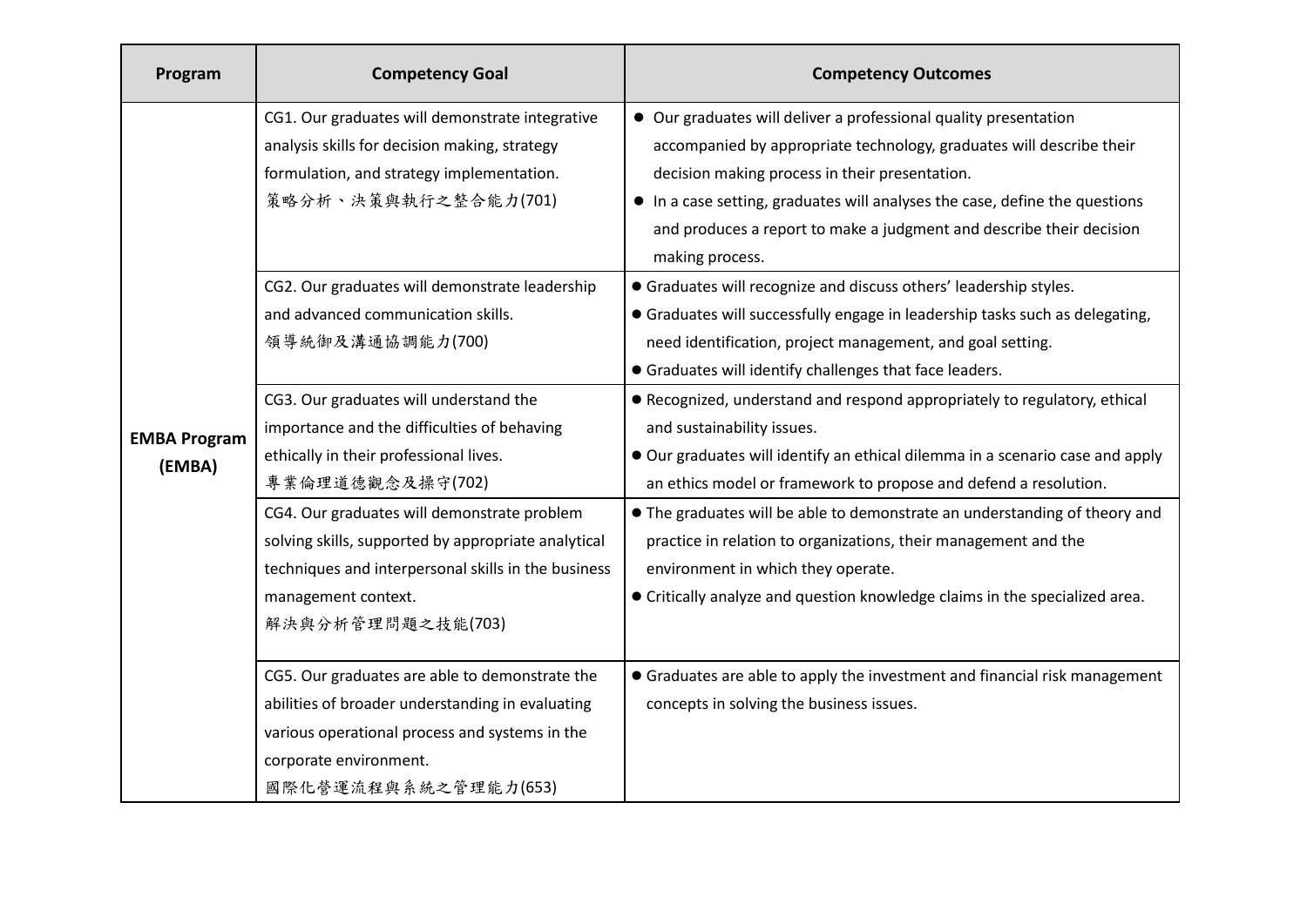| Program            | <b>Competency Goal</b>                      | <b>Competency Outcomes</b>                                                     |
|--------------------|---------------------------------------------|--------------------------------------------------------------------------------|
|                    | CG 1. Our graduates will demonstrate        | • Students will demonstrate theories related to their disciplines and generate |
|                    | expert knowledge in a professional field of | an advanced solutions to problems related to their disciplines.                |
|                    | business management and mastery of          | • Students will acquire in-depth theoretical knowledge in each discipline.     |
|                    | selected analytic techniques. 具備商管          |                                                                                |
|                    | 領域的專業知識及分析能力(757)                           |                                                                                |
|                    | CG 2. Our graduates will conduct, design    | • Students will identify an important research issue with originality,         |
|                    | and implement independent doctoral          | demonstrate theories related to their disciplines, summarize literature and    |
|                    | research in their professional field. 具備專   | apply appropriate methodology in a report.                                     |
|                    | 業領域之獨立研究能力(758)                             | • Students will develop subject specific research skills.                      |
|                    | CG 3. Our graduates will be effective       | • Students will develop a critical and reflective approach to research.        |
| <b>PhD Program</b> | communicators and be able to effectively    | • Our students will deliver a professional quality presentation accompanied by |
| (PhD)              | present their research outcomes in oral     | appropriate technology.                                                        |
| 學術組                | defense. 具備良好溝通能力,於口試中                      | • Our students will demonstrate effective interpersonal communication skills   |
|                    | 能夠清楚且具體發表其研究成果(759)                         | in a team setting.                                                             |
|                    | CG 4. Our graduates will understand the     | . Our students will know the professional code of conduct within their         |
|                    | importance of behaving ethically in their   | discipline.                                                                    |
|                    | professional lives.瞭解專業倫理道德的重               | • Our students will demonstrate responsible working practices for research.    |
|                    | 要性(760)                                     |                                                                                |
|                    | CG 5. Our graduates will demonstrate that   | • Students will develop a critical and reflective approach to research.        |
|                    | they are critical and reflective thinkers   |                                                                                |
|                    | familiar with the principles of research    |                                                                                |
|                    | methods.了解研究方法之精髓,並具備                       |                                                                                |
|                    | 解決問題與分析之思辨能力(761)                           |                                                                                |